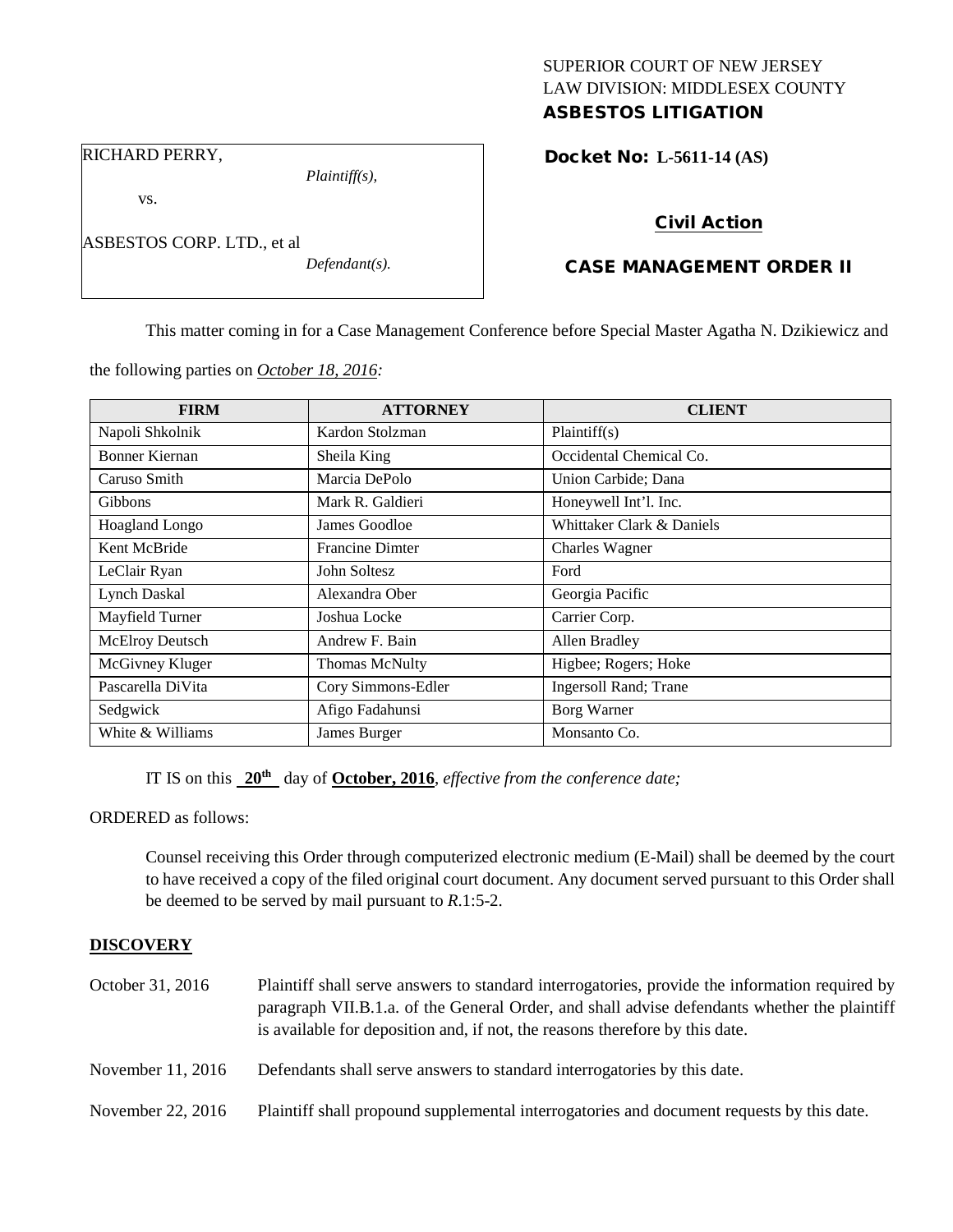| December 30, 2016 | Defendants shall serve answers to supplemental interrogatories and document requests by this<br>date.                                                                                                       |
|-------------------|-------------------------------------------------------------------------------------------------------------------------------------------------------------------------------------------------------------|
| November 22, 2016 | Defendants shall propound supplemental interrogatories and document requests by this date.                                                                                                                  |
| December 30, 2016 | Plaintiff shall serve answers to supplemental interrogatories and document requests by this<br>date.                                                                                                        |
| January 31, 2017  | Plaintiff depositions shall be concluded by this date. Plaintiff's counsel shall contact the<br>Special Master within one week of this deadline if plaintiff depositions are not completed by<br>this date. |
| February 17, 2017 | Fact discovery, including depositions, shall be completed by this date. Plaintiff's counsel shall<br>contact the Special Master within one week of this deadline if all fact discovery is not<br>completed. |
| February 17, 2017 | Depositions of corporate representatives shall be completed by this date.                                                                                                                                   |

## **EARLY SETTLEMENT**

March 3, 2017 Settlement demands shall be served on all counsel and the Special Master by this date.

## **SUMMARY JUDGMENT MOTION PRACTICE**

- March 2, 2017 Plaintiff's counsel shall advise, in writing, of intent not to oppose motions by this date.
- March 16, 2017 *(Thur.)* Summary judgment motions shall be filed no later than this date.
- April 13, 2017 *(Thur.)* Last return date for summary judgment motions.

#### **MEDICAL DEFENSE**

- October 31, 2016 Defendants shall forward medical authorizations to plaintiff's counsel by this date.
- October 31, 2016 Plaintiff shall serve a diagnostic medical report and any medical records in plaintiff's possession by this date.
- February 17, 2017 Plaintiff shall serve medical expert reports by this date.
- February 17, 2017 Upon request by defense counsel, plaintiff is to arrange for the transfer of pathology specimens and x-rays, if any, by this date.
- May 19, 2017 Defendants shall identify its medical experts and serve medical reports, if any, by this date. **In addition, defendants shall notify plaintiff's counsel (as well as all counsel of record) of a joinder in an expert medical defense by this date.**

#### **LIABILITY EXPERT REPORTS**

May 19, 2017 Plaintiff shall identify its liability experts and serve liability expert reports or a certified expert statement by this date or waive any opportunity to rely on liability expert testimony.

\_\_\_\_\_\_\_\_\_\_\_\_\_\_\_\_\_\_\_\_\_\_\_\_\_\_\_\_\_\_\_\_\_\_\_\_\_\_\_\_\_\_\_\_\_\_\_\_\_\_\_\_\_\_\_\_\_\_\_\_\_\_\_\_\_\_\_\_\_\_\_\_\_\_\_\_\_\_\_\_\_\_\_\_\_\_\_\_\_\_\_\_\_\_\_\_\_\_\_\_\_\_\_\_\_\_\_\_\_\_